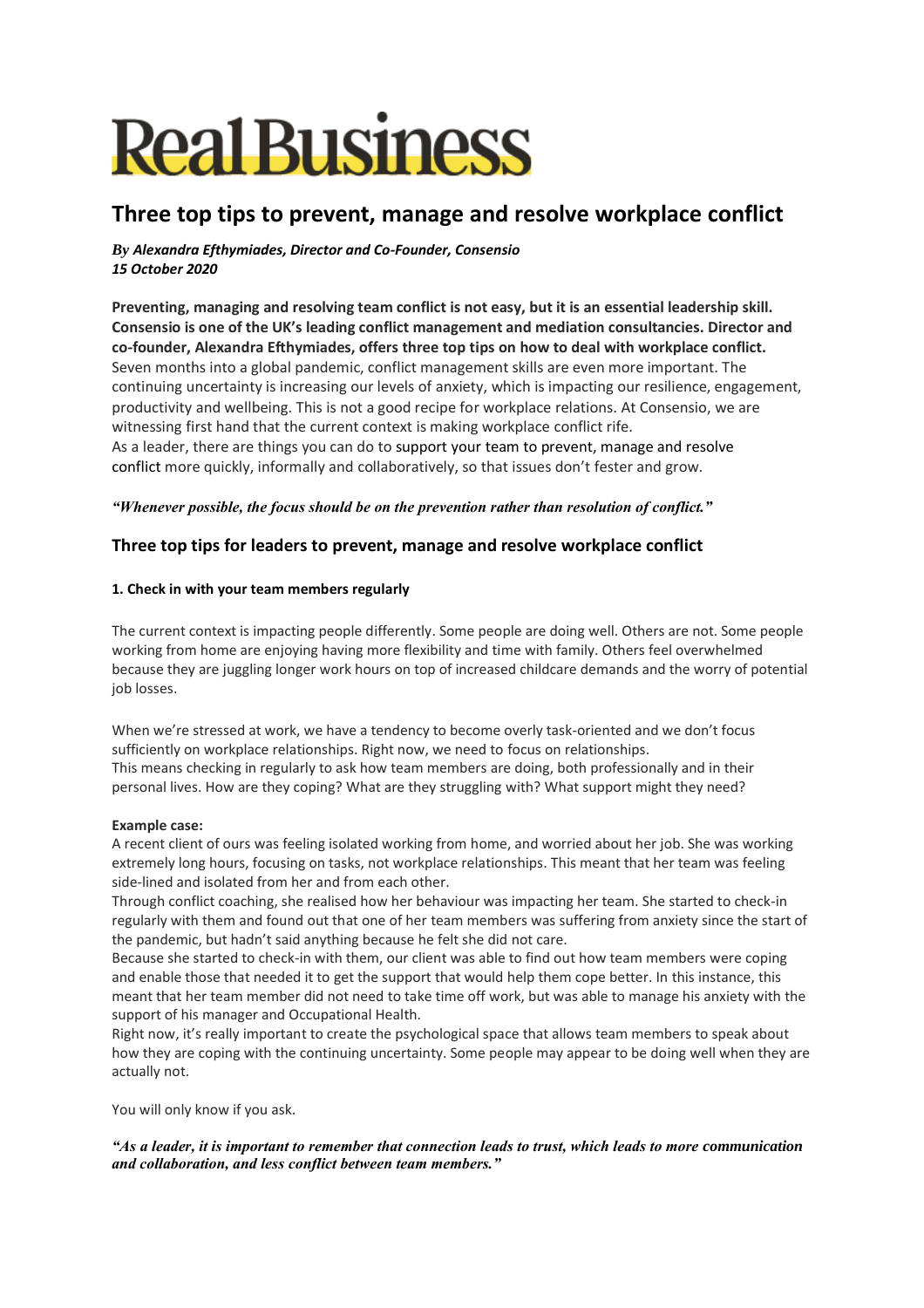#### **2. Use thoughtful communication**

For those of us still working in a remote team, most of our workplace communication is happening via email. This means that much of our communication can be easily misinterpreted and misunderstood. As most of us no longer sit near our colleagues, misunderstandings can't be easily resolved over a cup of tea or a stroll around the block.

Instead of email, use richer real-time communications, such as videoconferencing. This will allow you to read people's facial expressions and engage in communication that is less likely to lead to misunderstandings. When you do send a written message, be more thoughtful than you would normally be about your tone and how someone else may interpret your message.

This is important because overwhelmed and anxious team members are more likely to read things into our written communication than they otherwise would. This is why we should put more context into our messages and use a friendly tone. Such messages are less likely to lead to misunderstandings and conflict.

#### **Example case:**

A few weeks ago, a client contacted us to refer a mediation between a manager and an employee who used to get on well but whose relationship had broken down since working from home. The employee had approached HR to say he wanted to take out a grievance against his manager, and HR suggested mediation.

During mediation, the employee told her manager that the reason their relationship had broken down was because she was sending her rude and insensitive emails at all hours of the day, and this made her feel bullied and disrespected. The manager, who was working extremely long hours and was under a huge amount of pressure, did not intend her emails to come across this way.

Mediation enabled the parties to speak about the pressures they were both under and the impact the behaviour of the other was having on them. They ended mediation with an agreement on how they will communicate better in the future to re-create their old and collaborative working relationship.

#### **3. Ask for third party support if you need it**

It is inevitable that there will be some degree of conflict at work. Because some conflict situations are really challenging to resolve, rather than trying to deal with a protracted situation on your own, you may need support from a third party, such as HR, a trained facilitator, an impartial mediator or conflict coach. It may also be useful to look at online training courses to support your leaders and/or team members to manage conflict more collaboratively and with more confidence. You will find many excellent online courses on relevant topics such as Courageous Workplace Conversations, Conflict Management Skills for Leaders and Workplace Mediation Skills.

#### **Example case:**

One of our clients, who works for a conflict-avoidant organisation, contacted us after noticing a worrying trend in cases going to formal process. The client commissioned us to deliver an online Courageous Workplace Conversations course for senior leaders to learn to address issues quickly and informally with team members. The leaders who attended the course reported a significant increase in their confidence to have these conversations and felt much more skilled to manage things on their own before asking HR for support. The client is now thinking about rolling out the training course to other senior leaders, with the hope that the conflict-avoidant organisational culture can be transformed into one where conflicts are addressed quickly, informally and collaboratively.

#### *Alexandra Efthymiades, Director and Co-Founder, Consensio*

Alexandra has over 15 years of experience in the field of organisational conflict resolution and mediation. She holds two Master's degrees, including an M.A. in Organisational Psychology from Columbia University in New York. Alex was a community mediator in the South Bronx before becoming a workplace mediator in London. Alex has worked internationally, including at the United Nations in Geneva. She set up Consensio with Anna Shields in 2007.